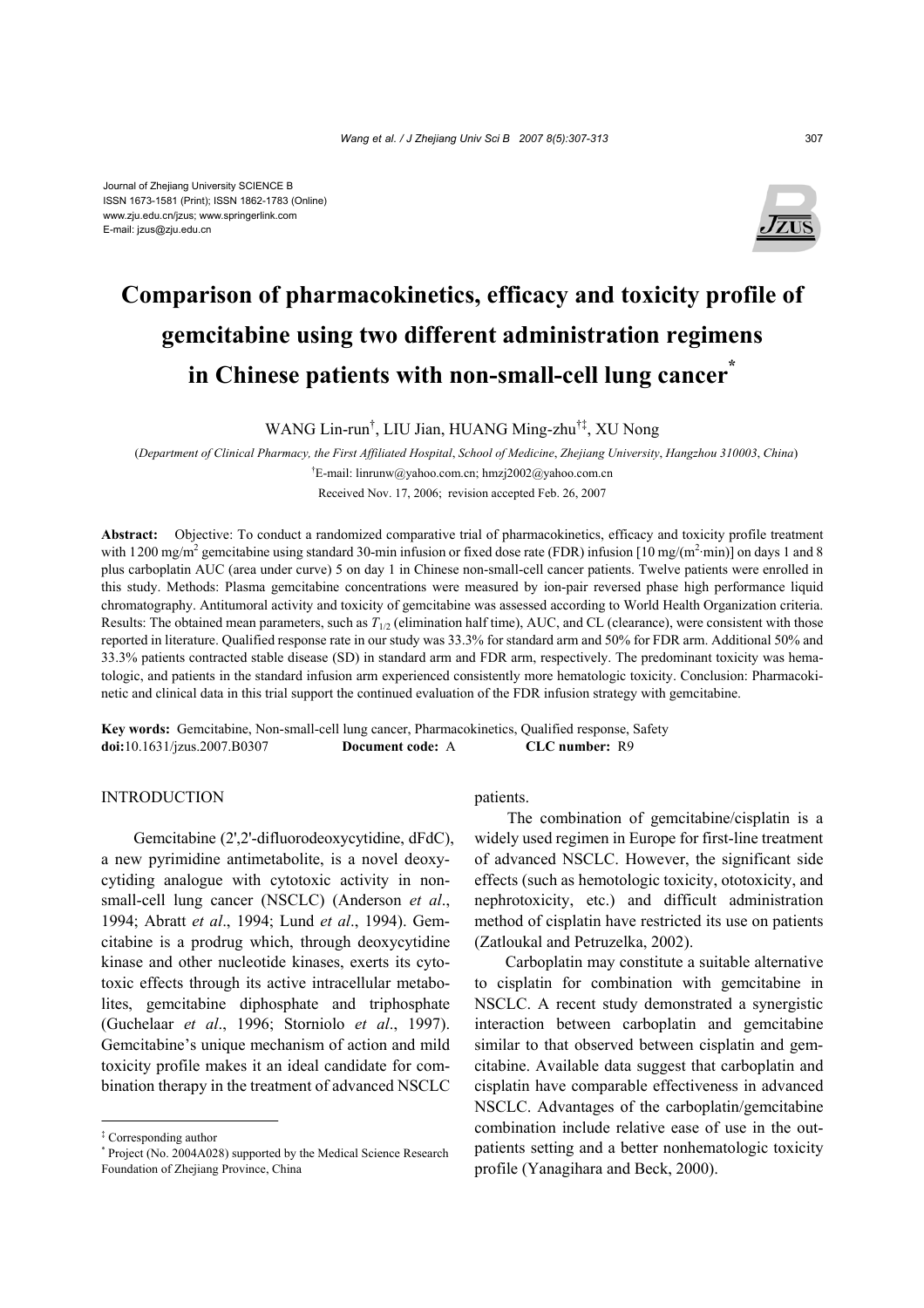As with other therapeutic nucleosides, phosphorylation of gemcitabine to monophosphate by deoxycitidine kinase is the rate-limiting step in the accumulation of the active diphosphate and triphosphate metabolites (Grunewald *et al*., 1990). In addition, previous data revealed that gemcitabine plasma concentration ranging from  $10~20 \mu$ mol/L  $(2.99~5.99)$ µg/ml) produced maximum intracellular triphosphate concentrations. A dose rate of 10 mg/( $m^2$ ·min) had been reported to provide gemcitabine plasma concentrations of 10 to 20 µmol/L (Shord *et al*., 2003). Prolonged infusion of gemcitabine had been shown to increase levels of the active triphosphate metabolite that theoretically could increase the survival rate and improved cytotoxicity (Tempero *et al*., 2003).

Numerous phase I studies of gemcitabine as a single agent led to the dose recommendation of 1000  $mg/m<sup>2</sup>$ , administered as a 30-min infusion (Guchelaar *et al*., 1996; Storniolo *et al*., 1997). Using this treatment schedule, the toxicity profile of gemcitabine is low, with myelosuppression being the major side effect (Green, 1996). Prolonged gemcitabine infusion [fixed dose rate of 10 mg/ $(m^2 \cdot min)$  for 120 min] was shown to have efficacy comparable to that of schemes using bolus administration of similar dose of gemcitabine (Manuel *et al*., 2002). However, this regimen has never been characterized in the Chinese advanced NSCLC patients until this study.

In light of these issues, a randomized study was designed exploring gemcitabine treatment of Chinese patients with NSCLC, using two different infusion schedules. One group of patients were assigned to be administered gemcitabine using a standard 30-min infusion (standard arm, days 1 and 8 every 21 d) with carboplatin [AUC (area under curve) 5] day 1 and in the other regimen gemcitabine was employed at a fixed dose rate of 10 mg/( $m^2$ ·min) (FDR arm, 1200  $mg/m<sup>2</sup>$  two hours infusion days 1 and 8 every 21 d) with carboplatin (AUC 5) day 1.

# PATIENTS AND METHODS

#### **Patients**

A group of 12 adult patients with historically or cytologically proven stage  $III<sub>B</sub>$  or IV NSCLS, which was not amenable to surgery or radiotherapy with curative intent, were enrolled into this study. The inclusion criteria included: no previous chemotherapy or chemotherapy and radiation therapy  $\geq 1$  month before enrollment; Karnofsky performance status ≥70; estimated life expectancy ≥3 months; between 18 and 75 years of age; body weight between 50 and 60 kg; serum transaminase ≤2 times normal value; adequate bone marrow function [WBC (white blood cell) count  $\geq$ 4.0×10<sup>9</sup> L<sup>-1</sup>, platelet count  $\geq$ 100×10<sup>9</sup> L<sup>-1</sup>]; adequate renal function (serum creatinine ≤1.5 times normal value). The exclusion criteria included: pregnant or lactating women; serious infection or impairments of organ function; CNS (central nervous system) metastasis or more than two metastasis. Written informed consent to undergo pharmacokinetic studies was obtained from each patients.

# **Study design**

The study was approved by the Ethical Committee of the First Affiliated Hospital, Zhejiang University and was carried out in accordance with the Declaration of Helsinki. The treatment schedule consisted of carboplatin (AUC 5) on day 1 and gemeitabine on days 1 and 8, repeated every 3 weeks. Patients were randomly assigned to the two treatment groups: in the first group of 6 patients,  $1200 \text{ mg/m}^2$  by intravenous administration in 30 min, referred to as the standard arm; other 6 patients were administered gemcitabine at a fixed dose rate of 10 mg/ $(m^2 \cdot min)$  $(1200 \text{ mg/m}^2)$ , two hours infusion), referred to as the FDR arm.

# **Drug and other chemicals**

For clinical use, gemcitabine (trade name Gemzar®) was obtained from Eli Lilly Company. Carboplatin (trade name Paraplatin®) was provided by Bristol-Myers Squibb Company. Acetonitrile was HPLC grade and other chemicals were analytical grade.

#### **Measurement of gemcitabine in plasma**

A stock solution of gemcitabine was diluted with water to a series of concentrations of working solutions. Calibration curves were prepared by analysis of 1 ml plasma samples spiked with 100 µl each of the gemcitabine working solutions to obtain concentration range of  $0.1 \sim 100$  (0.1, 0.5, 1.0, 5.0, 10.0, 25.0, 50.0, 100.0) µg/ml. Then 0.5 ml of these standard calibration samples was vortex-mixed up vigorously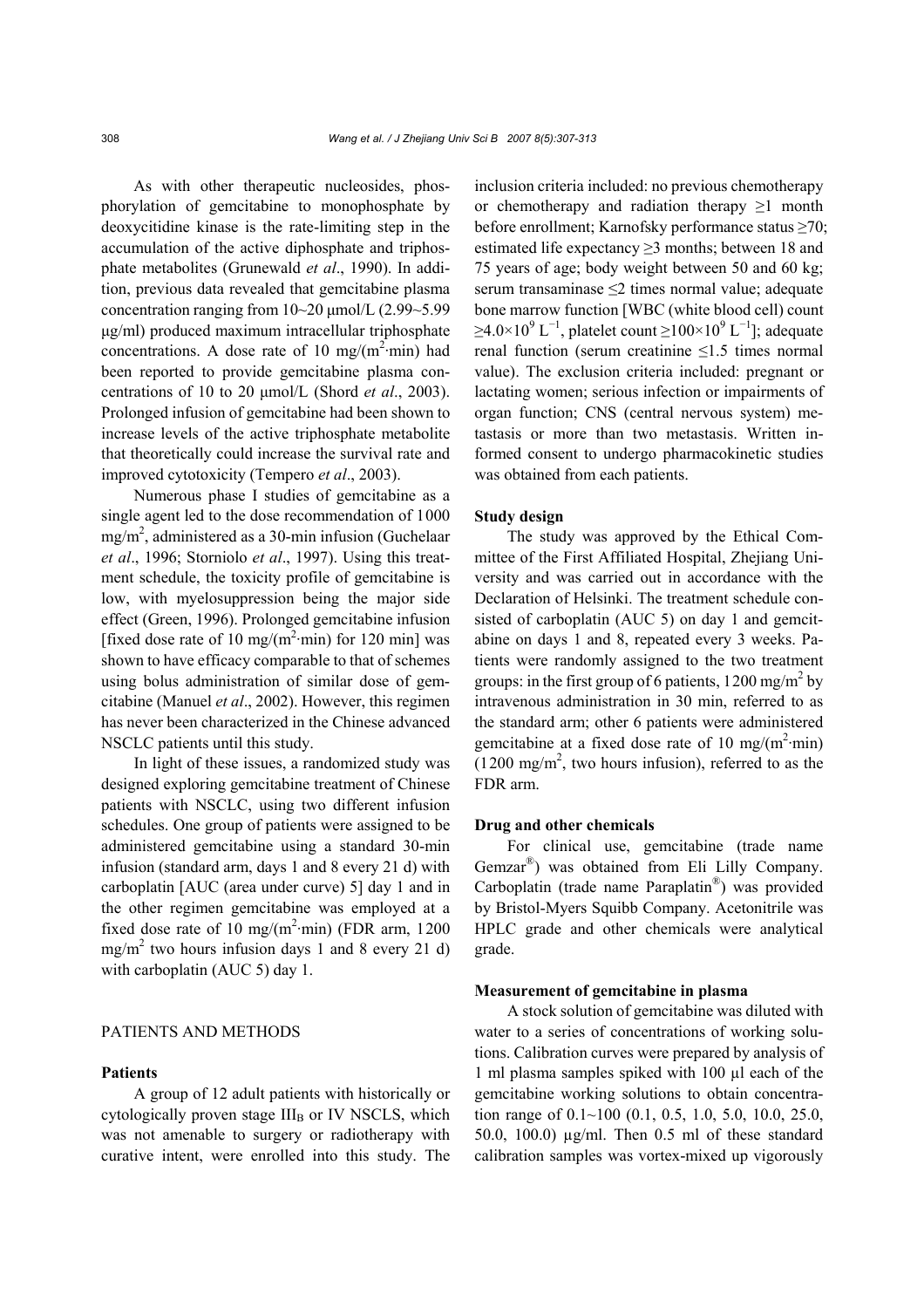with 30% trichloracetic acid for 20 s and centrifuged at 10800 r/min for 15 min. The supernatants of the mixtures were applied to Millex™ and the filtrate (10 µl) was injected on column.

Serum concentration of gemcitabine was carried out using a Waters 2690 high-performance liquid chromatography (HPLC) system with a Waters 996 diode array UV detector. Waters Symmetry  $C_{18}$  cartridges (4.6 mm $\times$ 250 mm, 5 µm) fitted with a security guard cartridge were used and maintained at a temperature of 25 °C. The mobile phase consisted of 0.52% phosphate buffer (pH 2.66) and acetonitrile (containing 0.202% sodium l-heptanesulfonate) at ratio of 85:15 (v:v) and flow rate of 1.0 ml/min. Compounds were quantified by UV absorbance at a wave length of 273 nm. The chromatography data were collected and processed on Millennium<sup>32</sup> software.

#### **Pharmacokinetics**

Plasma concentrations versus time data were analyzed using established noncompartmental methods with computer program 3P97 pharmaceutical kinetics software to determine a number of pharmacokinetic parameters and to simulate expected gemcitabine plasma concentrations. Venous blood samples were withdrawn into EDTA-2Na anticoagulated collection tubes at 30, 120, 130, 140, 150, 165, 180, 210 min after the start of the infusion. All blood samples were placed in an ice water bath until they were disposed as described above. Plasma samples were then stored in polypropylene tubes at −20 °C until analyzed. The maximum concentration  $(C_{\text{max}})$ was observed values.  $AUC_{0\rightarrow t}$  (area under the curve from zero to time *t*) was estimated by trapezoidal rule with extrapolation to infinity using the ratio  $C_n/K_e$ where  $C_n$  was the last measurable concentration. The elimination rate constant  $(K_e)$  was estimated from the terminal linear segment of the log serum concentration/time data. The elimination half life  $(T_{1/2})$  was calculated from  $\ln 2/K_e$ . Clearance (*CL*) of the plasma drug was calculated by dividing the dose (*D*) of gemcitabine by  $AUC_{0\rightarrow t}$ :  $CL=D/AUC_{0\rightarrow t}$  (ml/min). Mean residence time  $(MRT_{0\rightarrow t})$  was calculated by:

# $AUMC_{0\rightarrow t}/AUC_{0\rightarrow t}$

where  $AUMC_{0\rightarrow t}$  is area under the first moment curve.

### **Response**

Antitumoral activity was assessed according to the World Health Organization criteria every 6 weeks or more often in case of clinical suspicion of disease progression (Miller *et al*., 1981). Complete response (CR) was defined as the total disappearance of all measurable and assessable clinical evidence of cancer observed on two assessments separated by at least 4 weeks. Partial response (PR) was defined as at least a 50% reduction in the size of all measurable tumor areas as measured by the sum of the products of the greatest length and the maximal width of all measurable lesions. No lesions could have progressed, nor could new lesions have appeared. Tumor reduction must have been observed on two consecutive assessments separated by at least 4 weeks. An increase of more than 25% in the size of all measurable tumor areas as measured by the sum of the products of the greatest length and maximal width, or the appearance of any new lesions was qualified as progressive disease (PD). Stable disease (SD) was defined when a patient did not qualify for a response of PD.

#### **Safety**

Physical and clinical laboratory examinations involving hematology, serum chemistries, urinalysis and vital sign measurements were done for each subject before dosing, during the dosing period, and at the end of the study to assess the tolerability of gemcitabine. As myelosuppression is the main adverse effect of gemcitabine, percentage decrease in WBC (white blood cell), NE (neutrophil), PLT (platelet), and Hb (hemaglobin) was calculated using the following equation:

Percentage decrease=(pretreatment value−value of the final dose)/pretreatment value×100%,

which was evaluated in the safety analysis.

# **Data analysis**

Results are expressed as the mean±*SD*. The study was designed to select the best of the two regimens as reflected by the response. However, for clinical treatment, other factors such as toxic effects will be taken into consideration for the ultimate selection of the better regimen.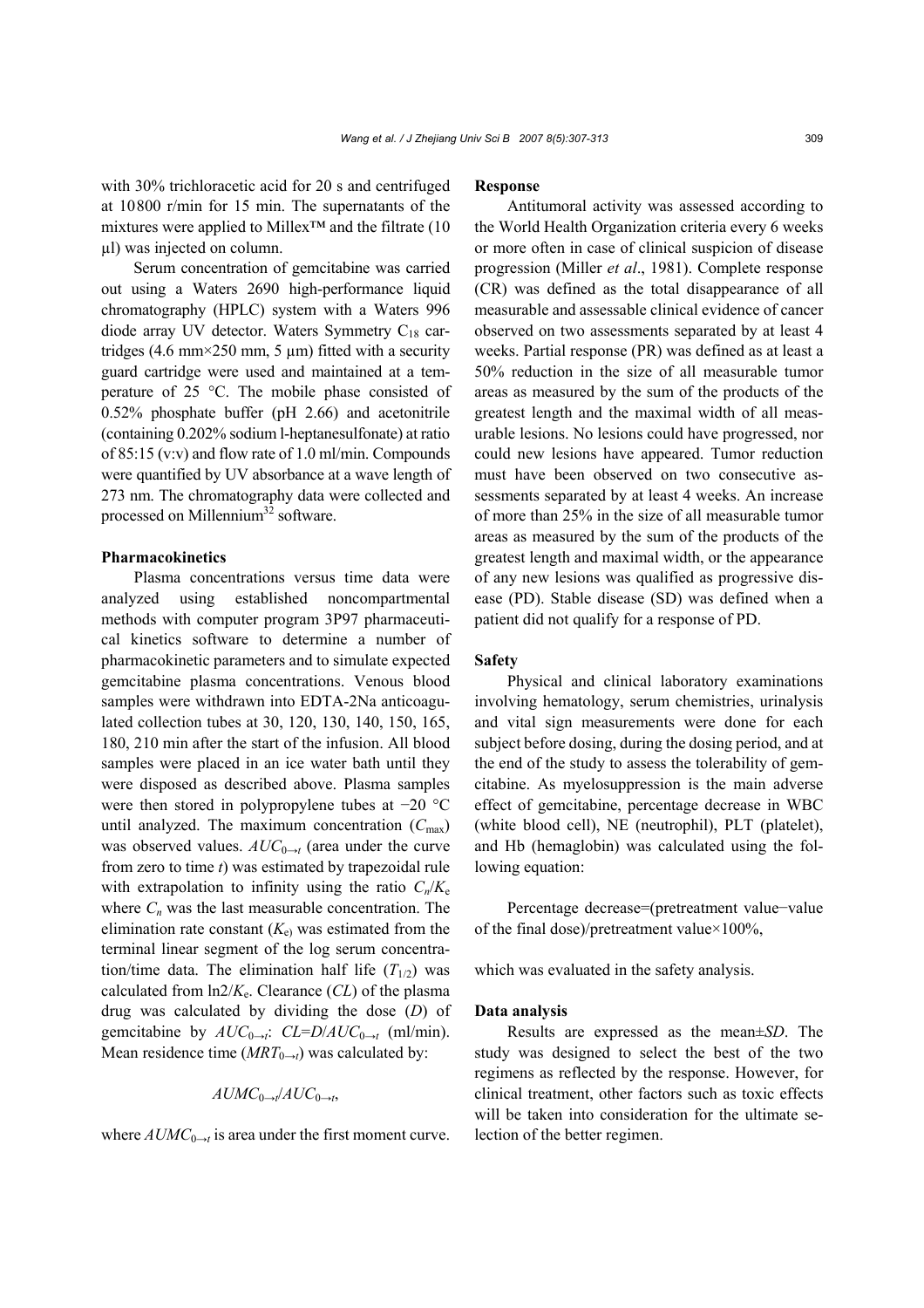# RESULTS

# **Patient characteristics**

Twelve (6 in the standard arm, 6 in the FDR arm) patients were enrolled in the study. The median age of patients was  $(65.50\pm8.65)$  years (range, 49 to 74 years), with 8 of the patents (66.7%) being men. The average weight and body area of patients were  $(61.46\pm8.11)$  kg and  $1.67\pm0.13$ , respectively. Characteristics of these patients are listed in Table 1.

| <b>Table 1 Patient characteristics</b> |                                    |                     |  |  |  |  |
|----------------------------------------|------------------------------------|---------------------|--|--|--|--|
|                                        | Standard arm $(n=6)$               | FDR arm $(n=6)$     |  |  |  |  |
| Age (years)                            |                                    |                     |  |  |  |  |
| Median                                 | $66.83 \pm 9.11$<br>$64.17\pm8.80$ |                     |  |  |  |  |
| Range                                  | $49 - 72$                          | $50 - 74$           |  |  |  |  |
| Sex                                    |                                    |                     |  |  |  |  |
| Male                                   | 4                                  | $\overline{4}$      |  |  |  |  |
| Female                                 | $\mathfrak{D}$                     | $\mathfrak{D}$      |  |  |  |  |
| Weight (kg)                            | $68\pm5.25$                        | $54.92 \pm 3.80$    |  |  |  |  |
| Body area                              | $1.77 \pm 0.07$                    | $1.58 \pm 0.10$     |  |  |  |  |
| Biochemical parameters (mean±SD)       |                                    |                     |  |  |  |  |
| WBC $(\times 10^9 L^{-1})$             | $6.27 \pm 2.30$                    | $8.65 \pm 2.63$     |  |  |  |  |
| $Ne (L^{-1})$                          | $4.00 \pm 1.28$                    | $6.07\pm2.11$       |  |  |  |  |
| Hb(g/L)                                | $120.67\pm9.89$                    | $115.50\pm5.16$     |  |  |  |  |
| PLT $(\times 10^9 L^{-1})$             | $214.30\pm95.05$                   | $271.83 \pm 184.59$ |  |  |  |  |

# **Determination of gemcitabine in plasma**

The calibration curve of gemcitabine in plasma was linear in the range of 0.1 to 100  $\mu$ g/ml. The concentrations (*C*) were calculated by peak area (*A*) values. The calibration curve's regression equation was *C*=20037*A*−21.873, *r*=0.9999. The minimum detectable concentration of gemcitabine (signal-tonoise ratio of 3) in plasma was determined to be approximately 0.05 µg/ml. The overall precision, expressed as %RSD (relative standard deviation) (*n*=6), was less than 1.94% and 7.34% for intra-day and inter-day assay, respectively. The method recovery (*n*=6) of 0.5, 10.0, and 100.0 µg/ml was within 97.39% to 103.11%.

#### **Pharmacokinetic studies**

Gemcitabine concentrations in 6 patients who received the conventional 30-min infusion (standard arm) and 6 patients who received the FDR infusion in 120 min were analyzed. Pharmacokinetic parameters describing gemcitabine disposition in Chinese NSCLC patients are presented in Table 2. The results indicated that the data from the individual subjects (Fig.1) fitted two compartments.

**Table 2 Pharmacokinetic parameters for gemcitabine calculated from Chinese NSCLC subjects as a 30-min infusion of 1200 mg/m2 (standard arm) and an infusion**  at a rate of  $10 \text{ mg/(m}^2 \cdot \text{min})$  (2 h infusion, FDR arm)

| Pharmacokinetic                  | $\overline{\chi} \pm SD$ |                  |  |
|----------------------------------|--------------------------|------------------|--|
| parameters                       | Standard arm $(n=6)$     | FDR arm $(n=6)$  |  |
| $K_e$ (min <sup>-1</sup> )       | $0.055 \pm 0.02$         | $0.07 \pm 0.02$  |  |
| $T_{1/2}$ (min)                  | $14.75 \pm 5.45$         | $10.67 \pm 3.38$ |  |
| $C_{\text{max}}$ (µg/ml)         | $26.79 \pm 10.06$        | $4.92 \pm 1.79$  |  |
| $AUC_{0\rightarrow t}$ (µg·h/ml) | $13.29 \pm 4.85$         | $7.55 \pm 1.53$  |  |
| $CL$ (ml/min)                    | 2797.13 ± 837.90         | 3940.05 ± 672.08 |  |
| $MRT_{0\rightarrow t}$ (min)     | $30.07 \pm 5.37$         | 88.99±9.86       |  |



**Fig.1 Plasma concentrations of gemcitabine-time curve from Chinese NSCLC subjects as (a) a 30-min infusion of 1200 mg/m2 (standard arm) and (b) an infusion at a rate of 10 mg/(m2 ·min) (2 h infusion, FDR arm)**

#### **Response**

All patients were evaluated for response. The tumor response rates for standard arm and FDR arm were 33.3% with 2 patients attaining partial response (PR) and 50% with 3 patients attaining PR, respec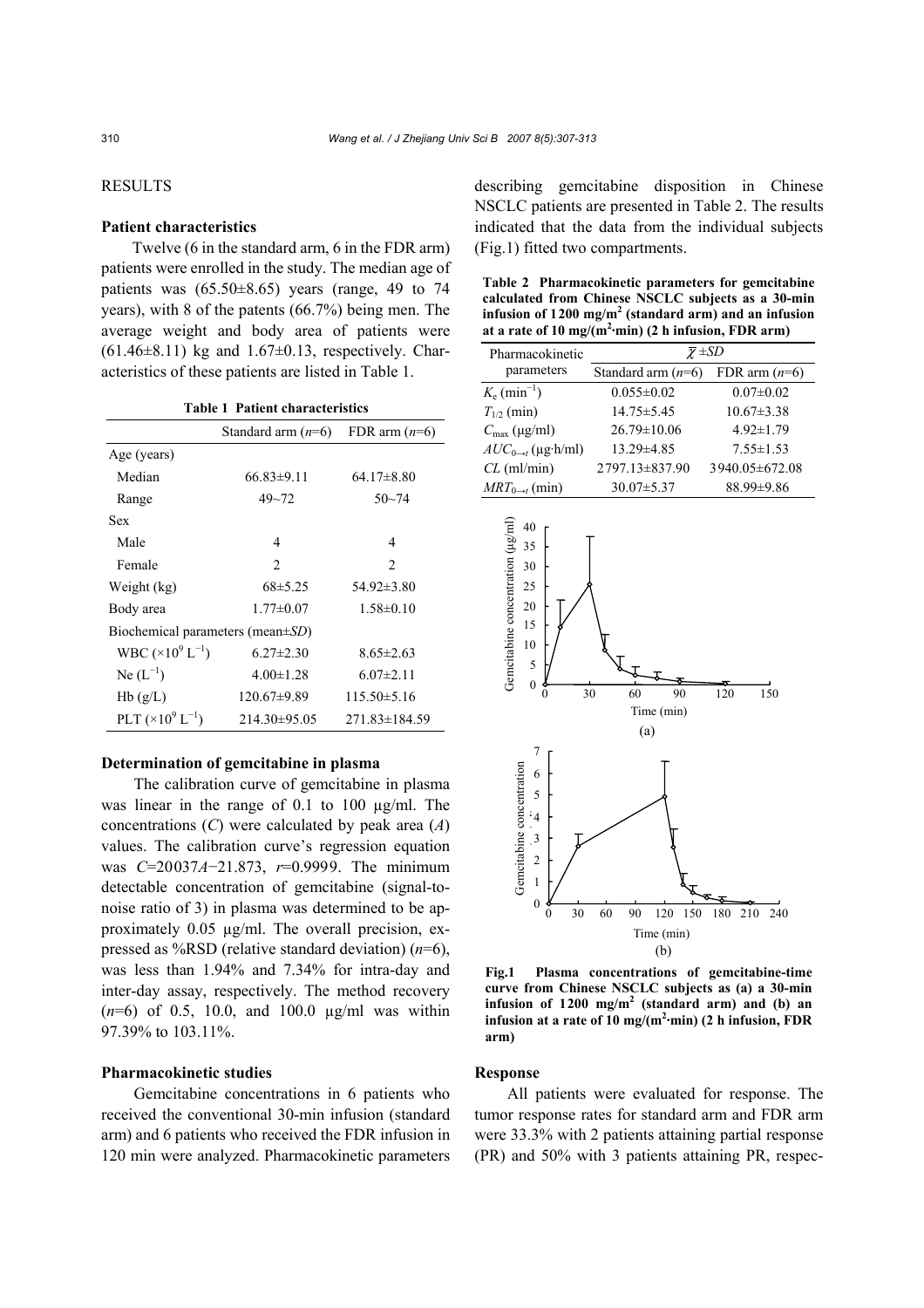tively. No complete response (CR) was observed. Of the remaining patients, 3 (50%) had stable disease (SD) as their best tumor response, 1 (16.7%) had progressive disease (PD) in standard arm and 2 (33.3%) had SD, 1 (16.7%) had PD in FDR arm.

#### **Toxic effects**

WHO grade of nonhematologic toxicities for each patient are summarized in Table 3. The toxicology was moderate in both treatment arms. There were no grades 3 or 4 toxicities observed in the study. A total of 10 episodes of WHO grade 1 or 2 toxicities were reported in the standard arm and 7 cases reported in the FDR arm.

**Table 3 Nonhematologic toxicity summary**

| Treatment  | Patient | WHO grade |  |                                        |   |  |
|------------|---------|-----------|--|----------------------------------------|---|--|
| arm        |         |           |  | Nausea Diarrhea Alopecie Fever Erythra |   |  |
| Standard   |         | C         |  |                                        |   |  |
|            |         |           |  |                                        |   |  |
|            |         |           |  |                                        |   |  |
|            |         |           |  |                                        |   |  |
|            |         |           |  |                                        |   |  |
|            | 6       |           |  |                                        |   |  |
| <b>FDR</b> |         |           |  |                                        |   |  |
|            |         |           |  |                                        |   |  |
|            |         |           |  |                                        | 2 |  |
|            |         |           |  |                                        |   |  |
|            |         |           |  |                                        |   |  |
|            |         |           |  |                                        |   |  |

Hematological toxicity was the most significant adverse effect, and the hematologic toxicities are listed in Table 4. Nine episodes of WHO grades 3 or 4 toxicities were reported in the standard arm and 5 cases reported in the FDR arm.

**Table 4 Hematologic toxicity summary**

| Treatment  | Patient | WHO grade                     |   |                       |     |
|------------|---------|-------------------------------|---|-----------------------|-----|
| arm        |         | WBC NE                        |   | Hb                    | PLT |
| Standard   |         |                               |   |                       | 3   |
|            |         | $\mathcal{L}$                 |   |                       |     |
|            |         |                               |   |                       |     |
|            |         | 2                             |   |                       | 3   |
|            | 5       |                               |   |                       | 2   |
|            | 6       |                               |   |                       |     |
| <b>FDR</b> |         |                               | 2 |                       |     |
|            | 2       | $\mathfrak{D}_{\mathfrak{p}}$ |   | $\mathcal{D}_{\cdot}$ |     |
|            |         |                               |   |                       |     |
|            |         |                               |   |                       |     |
|            |         | 2                             |   |                       |     |
|            | 6       |                               |   |                       |     |

# DISCUSSION

Our study showed that combination of gemcitabine and carboplatin is an effective regimen that is well-tolerated in Chinese patients with NSCLC.

To our knowledge, this is the only randomized study to be reported of gemcitabine using a standard 30-min infusion (standard arm) with carboplatin versus gemcitabine at a fixed dose rate of 10 mg/m<sup>2</sup> (FDR arm) with carboplatin in Chinese NSCLC patients.

Comparative pharmacokinetic studies of these two gemcitabine regimens were conducted on 12 subjects. Although there is considerable interpatient variability with both infusion rates, it was found that the pattern of the concentration-time profile of FDR arm was similar to the results of the standard arm. Compared to pharmacokinetic data from the literature (a dose of  $1000 \text{ mg/m}^2$ , 30-min infusion) (Abbruzzese *et al*., 1991; Kroep *et al*., 1999; Bhargava *et al*., 2001), no apparent difference was found with respect to  $T_{1/2}$ , AUC, and CL for two different infusion schedules. The maximum concentration  $(C_{\text{max}})$ was (26.79±10.06) µg/ml and (4.92±1.79) µg/ml for standard and FDR infusion, respectively, which differed significantly from the published data that showed 10.0~18.3 µg/ml. The discrepancy may be due to the different infusion time, dosage and the different ethnicity of the patients.

A number of phase II or III studies evaluated the combination of gemcitabine  $1000~1250$  mg/m<sup>2</sup> and carboplatin AUC 5 or 6 on a 21-day schedule in patients with advanced NSCLC (Carrato *et al*., 1999; Zatloukal *et al*., 2001; Domine *et al*., 2000; Sederholm, 2002; Stani *et al*., 2001). These studies have shown response rate ranging from 26% to 55% and median survival times of 9.4~14.3 months, with rates of grades 3 or 4 thrombocytopenia ranging from 9.4% to 62% and grades 3 or 4 neutropenia ranging from 11% to 80%. In our study, the overall response rate was 33.3% for standard arm and 50% for FDR arm. Additional 50% and 33.3% of patients contracted stable disease (SD) in standard arm and FDR arm, respectively.

A moderate rate of grades 3 and 4 myelosuppression occurred with both treatment schedules. The standard infusion schedule seemed more toxic, with 33.3% of patients experiencing grade 3 leucopenia,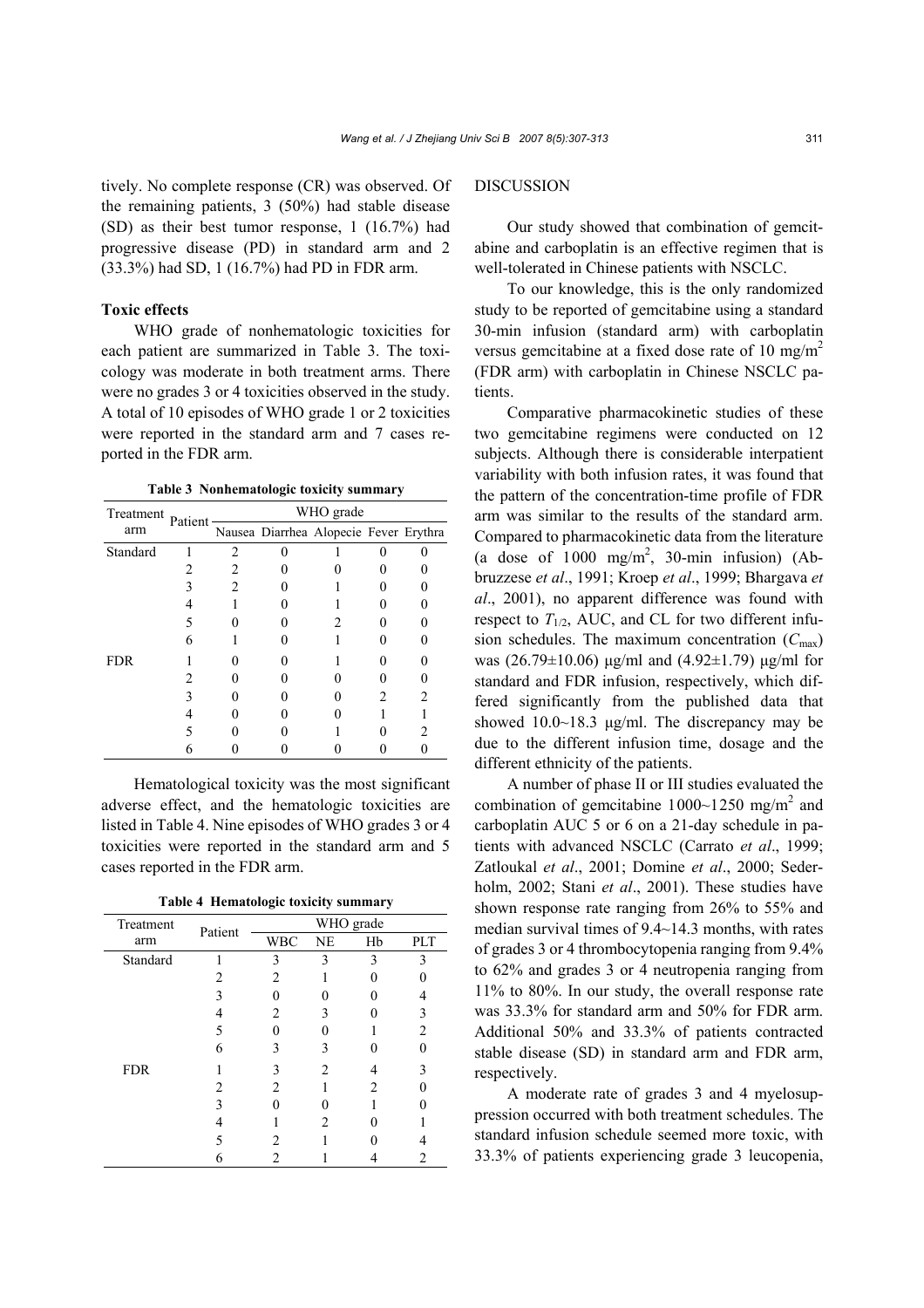50% experiencing grade 3 neutropenia, 16.7% experiencing grade 3 hypochromia, and 50% experiencing grades 3 and 4 thrombocytopenia. However, patients receiving FDR infusion experienced 16.7% grade 3 leucopenia, 33.3% experiencing grade 4 hypochromia, and 33.3% experiencing grades 3 and 4 thrombocytopenia. Overall, other grades 1 and 2 nonhematologic toxicities such as nausea diarrhea, alopecie, fever, and erythra were seen in two administration regimens.

The prolonged infusion time in the FDR arm resulted in gemcitabine plasma concentrations being maintained substantially higher than the effective anti-tumor concentration of  $10 \mu$ mol/L for longer time than the 30-min infusion (standard arm) and increase the clinical therapeutic effect. Meanwhile, the hematologic toxicology was moderate in the FDR infusion schedule.

The purpose of this trial was to assess the efficacy of two dose-intense schedules of gemcitabine using standard infusion time and infusion rate based on pharmacokinetic principles (FDR), to select a dose and infusion rate for further development in combination with potentially synergistic drugs. This study does not definitively favor one regimen over the other due to small sample size. However, both the clinical and pharmacologic data support the continued evaluation of the FDR infusion strategy for gemcitabine in combination with carboplatin.

#### **References**

- Abbruzzese, J.L., Grunewald, R., Weeks, E.A., Gravel, D., Adams, T., Nowak, B., Mineishi, S., Tarassoff, P., Satterlee, W., Raber, M.N., 1991. A phase I clinical, plasma, and cellular pharmacology study of gemcitabine. *J. Clin. Oncol.*, **9**(3):491-498.
- Abratt, R.P., Bezwoda, W.R., Falkson, G., Goedhal, L., Hacking, D., Rugg, T.A., 1994. Efficacy and safety profile of gemcitabine in non-small cell lung cancer: a phase II study. *J. Clin. Oncol.*, **12**(9):1535-1540.
- Anderson, H., Lund, B., Bach, F., Thatcher, N., Walling, J., Hansen, H.H., 1994. Single-agent activity of weekly gemcitabine in advanced non-small cell lung cancer: a phase II study. *J. Clin. Oncol.*, **12**(9):1821-1826.
- Bhargava, P., Marshall, J.L., Fried, K., Williams, M., Lefebvre, P., Dahut, W., Hanfelt, J., Gehan, E., Figuera, M., Hawkins, M.J., Rizvi, N.A., 2001. Phase I and pharmacokinetic study of two sequences of gemcitabine and docetaxel administered weekly to patients with advanced cancer. *Cancer Chemother. Pharmacol.*, **48**(2):95-103. [doi:10.1007/s002800100317]
- Carrato, A., Garcia-Gomez, J., Alberola, V., 1999. Carboplatin (CARBO) in combination with gemcitabine (GEM) in advanced non-small cell lung cancer (NSCLC). Comparison of two consecutive phase II trials using different schedules. *Proc. Am. Soc. Clin. Oncol.*, **18**:abstract 1922.
- Domine, M., Casado, V., Esteves, L., 2000. Phase II study of carboplatin (C)-gemcitabine (G) in advanced non-small cell lung cancer (NSCLC). *Proc. Am. Soc. Clin. Oncol.*, **19**:abstract 2107.
- Green, M.R., 1996. Gemcitabine safety overview. *Semin. Oncol.*, **23**(5 Suppl. 10):32-35.
- Grunewald, R., Kantarjian, H., Keating, M.J., Abbruzzese, J., Tarassoff, P., Plunkett, W., 1990. Pharmacologically directed design of the dose rate and schedule of 2',2'-difluorodeoxycytidine (gemcitabine) administration in leukemia. *Cancer Res.*, **50**(21):6823-6826.
- Guchelaar, H.J., Richel, D.J., van Knapen, A., 1996. Clinical, toxicological and pharmacological aspects of gemcitabine. *Cancer Treat. Rev.*, **22**(1):15-31. [doi:10.1016/S0305- 7372(96)90014-6]
- Kroep, J.R., Giaccone, G., Voorn, D.A., Smitt, E.F., Beijnen, J.H., Rosing, H., van Moorsel, C.J., van Groeningen, C.J., Postmus, P.E., Pinedo, H.M., Peters, G.J., 1999. Gemcitabine and paclitaxel: pharmacokinetic and pharmacodynamic interactions in patients with non-small-cell lung cancer. *J. Clin. Oncol.*, **17**(7):2190-2197.
- Lund, B., Ryberg, M., Petersen, P.M., Anderson, H., Thatcher, N., Dombernowsky, P., 1994. Phase II study of gemcitabine (2',2'-difluorodeoxycytidine) given as a twice weekly schedule to previously untreated patients with non-small cell lung cancer. *Ann. Oncol.*, **5**(9):852-853.
- Manuel, D., Laura, G.E., Ana, L., 2002. A phase II trial of a two hour infusion of gemcitabine with carboplatin for advanced non small cell lung cancer (NSCLC). *Ann. Oncol.*, **13**(Suppl. 5):143-148.
- Miller, A.B., Hoogstraten, B., Staquet, M., Winkler, A., 1981. Reporting results of cancer treatment. *Cancer*, **47**(1): 207-214. [doi:10.1002/1097-0142(19810101)47:1<207:: AID-CNCR2820470134>3.0.CO;2-6]
- Sederholm, C., 2002. Gemcitabine (G) compared with gemcitabine plus carboplatin (GC) in advanced non-small cell lung cancer: a phase III study by the Swedish Lung Cancer Study Group (SLUSG). *Proc. Am. Soc. Clin. Oncol.*, **21**:abstract 1162.
- Shord, S.S., Faucette, S.R., Gillenwater, H.H., Pescatore, S.L., Hawke, R.L., Socinski, M.A., Lindley, C., 2003. Gemcitabine pharmacokinetics and interaction with paclitaxel in patients with advanced non-small-cell lung cancer. *Cancer Chemother. Pharmacol.*, **51**(4):328-336.
- Stani, S.C., Bajetta, E., de Candis, D., 2001. Front line chemotherapy with four different schedules of gemcitabine and carboplatin in stage IV non-small cell lung cancer (NSCLC). *Eur. J. Cancer*, **37**(Suppl. 6):abstract 192.
- Storniolo, A.M., Allerheiligen, S.R., Pearce, H.L., 1997. Preclinical, pharmacologic, and phase I studies of gemcitabine. *Semin. Oncol.*, **24**(2 Suppl. 7):2-7.